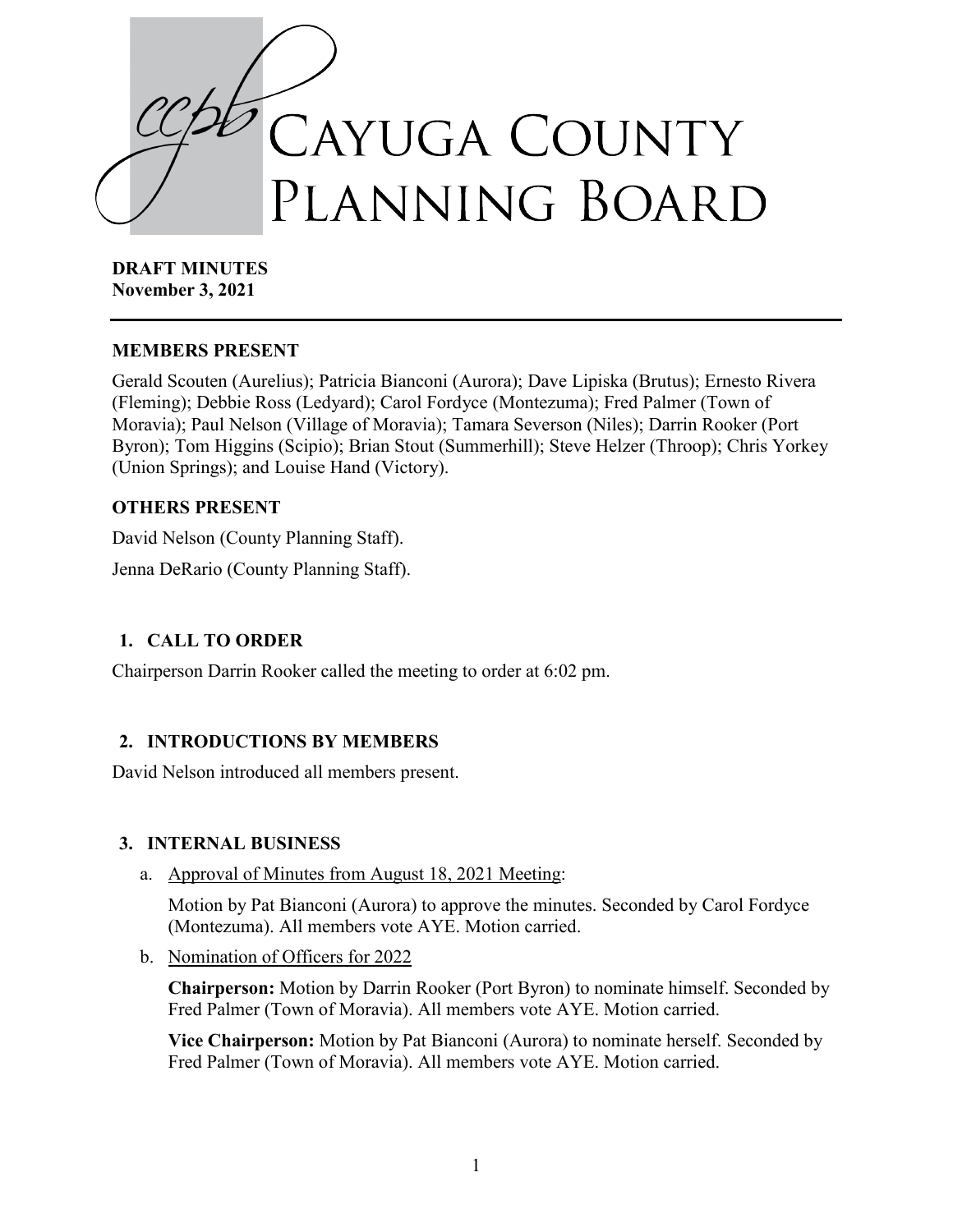**Secretary:** Motion by Deborah Ross (Ledyard) to nominate herself. Seconded by Dave Lipiska (Brutus). All members vote AYE. Motion carried.

### **4. ISSUES OF COUNTYWIDE IMPORTANCE**

- a. County Planning Department Updates:
	- The Town of Throop is updating their comprehensive plan with assistance from the County Planning Department. The bulk of the work will be completed in 2022. Steve Helzer (Throop) said that four steering committee meetings have been held thus far.
	- The Sterling Nature Center REDI project was re-bid in September and, as expected, the results were over budget. The County is hoping to close the funding gap internally within the next month.
	- Jenna DeRario provided an update on the Local Solid Waste Management Plan. The municipal and resident survey results are being tabulated. The next steps will be to reach out to solid waste managers, supervisors, and private companies. Louise Hand (Victory) asked if they would still be included even if they don't have any solid waste management at the town level. Jenna confirmed that all municipalities will be part of the engagement process.
- b. Review of Minutes of the GML 239-l, m & n Committee: No discussion

# **5. LOCAL STATUS REPORTS**

### Brutus:

• The Town has been coordinating with the Village of Weedsport to construct a new shared municipal building. The Town is now planning to move forward on their own. There currently is not a time frame for construction.

### Port Byron:

• The joint project to re-water the canal in Mentz, Port Byron, Weedsport, and Brutus will have a public meeting on November 15, 6pm, at the Weedsport School to review possible proposals. The goal of the project is to enhance the canal for recreation while providing flood mitigation for the Village of Port Byron.

### Scipio:

- The Town has completed updating their zoning law.
- The Town previously completed updating their comprehensive plan and found value in conducting their public survey at the polls on Election Day. This approach improved response rate.
- The Town Board voted in October to opt out of cannabis retail sales and on-site consumption use. The Town also coordinated with County Senior Planner Kari